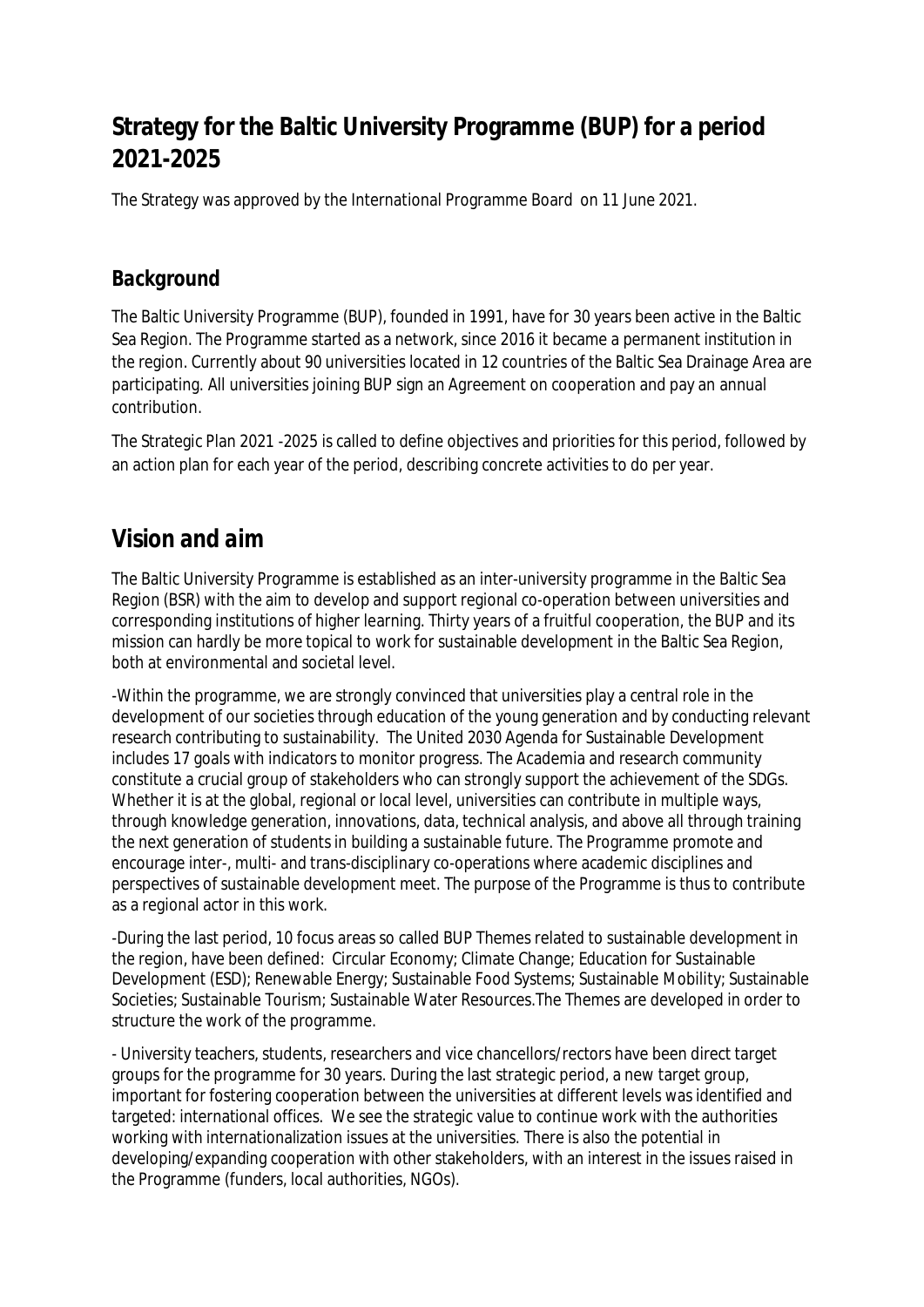-Recently, the notion of Internationalization as such was added to the BUP agenda. Indeed, nowadays Internationalization is among main priorities for the universities and other educational establishments. As it is widely discussed, most universities work on the implementation of this notion into their structure and work. Investigating the idea of internationalization and looking at the main BUP activities, we conclude that Internationalization in Practice is what the Baltic University Programme is all about.

-Recently, the work of the programme has been closely related to EUs Strategy for the Baltic Sea Region (EUSBSR). The Baltic University Programme is also one of two Flagships within the Policy Area Education in EU. As BUP celebrates its 30th anniversary in 2021, the new Strategic plan for coming years will define a new vision taking into consideration what has been done, and what are the present challenges for the Baltic Sea Region (BSR). In addition, the UN Sustainable Development Goals (SDGs) relevant to the context of the BSR, will be included in the work.

# *Program objectives 2021-2025*

The following objectives have been identified as relevant for the coming work within BUP

### **Common objectives**

• Main focus on activities that support university teachers, students and researchers within the Programme, regarding issues related to the UN Sustainable Goals in a Baltic Sea Region context and education for sustainable development (ESD).

• Reach the participating universities at a strategic level. Develop new ways of looking at internationalization by broadening our focus (a part from students, teachers and research) by:

- o Give priority to on-line education as support in the universities´ work to transfer to digitalisation of courses
- o Support and encourage the universities work on sustainable campus
- o Develop activities and a network of the target group "international offices" at universities
- o Promote "Internationalisation at Home"
- o Develop communication on regular basis with communicators at the universities

 • Continue to be a strong inter university programme in the Baltic Sea Region, and to have more active and participating member universities.

• Support, promote and encourage inter- and trans-disciplinary education and research in the Programme. Promote dialogue on issues related to: ESD, inter- and trans-disciplinary, research questions and results, with other universities, stakeholders and society at large. Stress critical thinking as a part of scientific knowledge and democracy.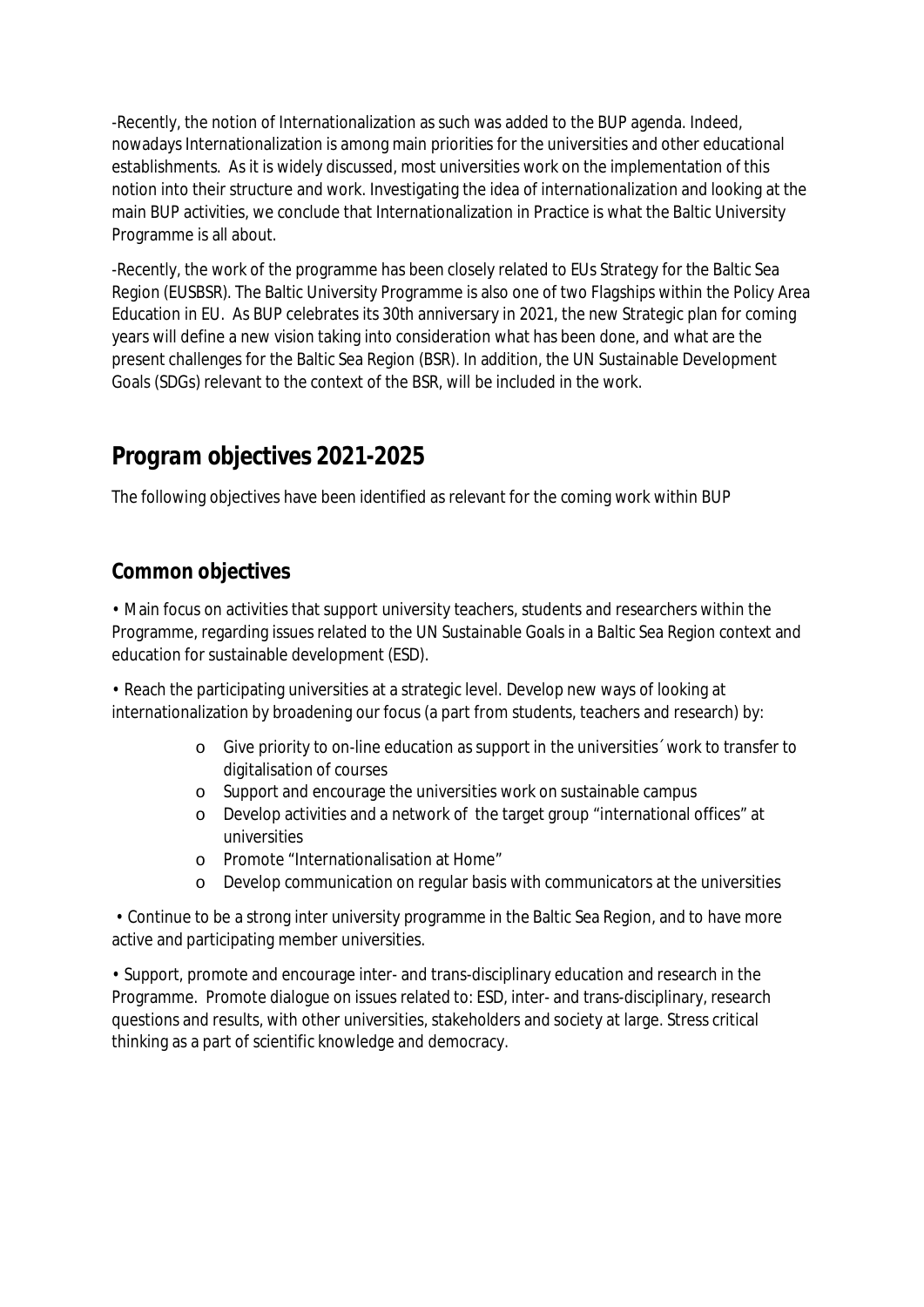### **Objectives focus on university teachers**

• To support university teachers´ by providing them with up-to-dated information on SD, ESD and other relevant information on regularly basis by organising teachers courses, modules, conferences and other activities

• Arrange activities where university teachers and students meet, eg arrange the university teachers´ and students´ conference together, some parts/sessions are the same for all.

- Develop continuing education for university teachers in higher education on an regular basis
- Support activities that promote inter-and trans-disciplinarity in ESD.
- Support activities for develop, experiment and practice teaching methods for ESD.

• Support in the work to transform education material to online education • Develop educational content (modules) that are possible for BUP universities to use in their existing courses. This opens up for more individually solutions which gives more flexibility and freedom

• Develop new ways of access to the latest new findings in research with the aim to bridge education and research.

### **Objectives focus on students**

• Develop different forms of students'activities that support knowledge on the Baltic Sea Region in general and particular in a SD context, eg through arranging courses, conferences, summer camps, BUP student ambassadors, E-Tutors Programme, Master Thesis Training etc.

• Include students in both the preparation and running of conferences and syllabiPromote an active role of students in the Baltic University Programme by working with the students representatives, developing a concept of Students Ambassadors at participating universities, including students in organization of events etc.

• Continue the activities: the Best PhD Thesis Awards (BTA) and BUP Mobility Grant for young scholars.

• Support students' career opportunities by hosting interns at the Secretariat and encouraging other BUP units to host interns.

#### **Objectives focus on researchers**

• In general, support the great opportunity the Programme has in building strong research cooperations/groups/consortiums.

• Develop activities that support researchers regarding SD and inter- and transdisciplinary research in the Baltic Sea Region.

• Develop activities that support networking and co-operation between researchers in the Programme, eg organise scientific conferences and Symposiums, distribute information about resent research in the region, provide information about available programmes and opportunities in BUP countries.